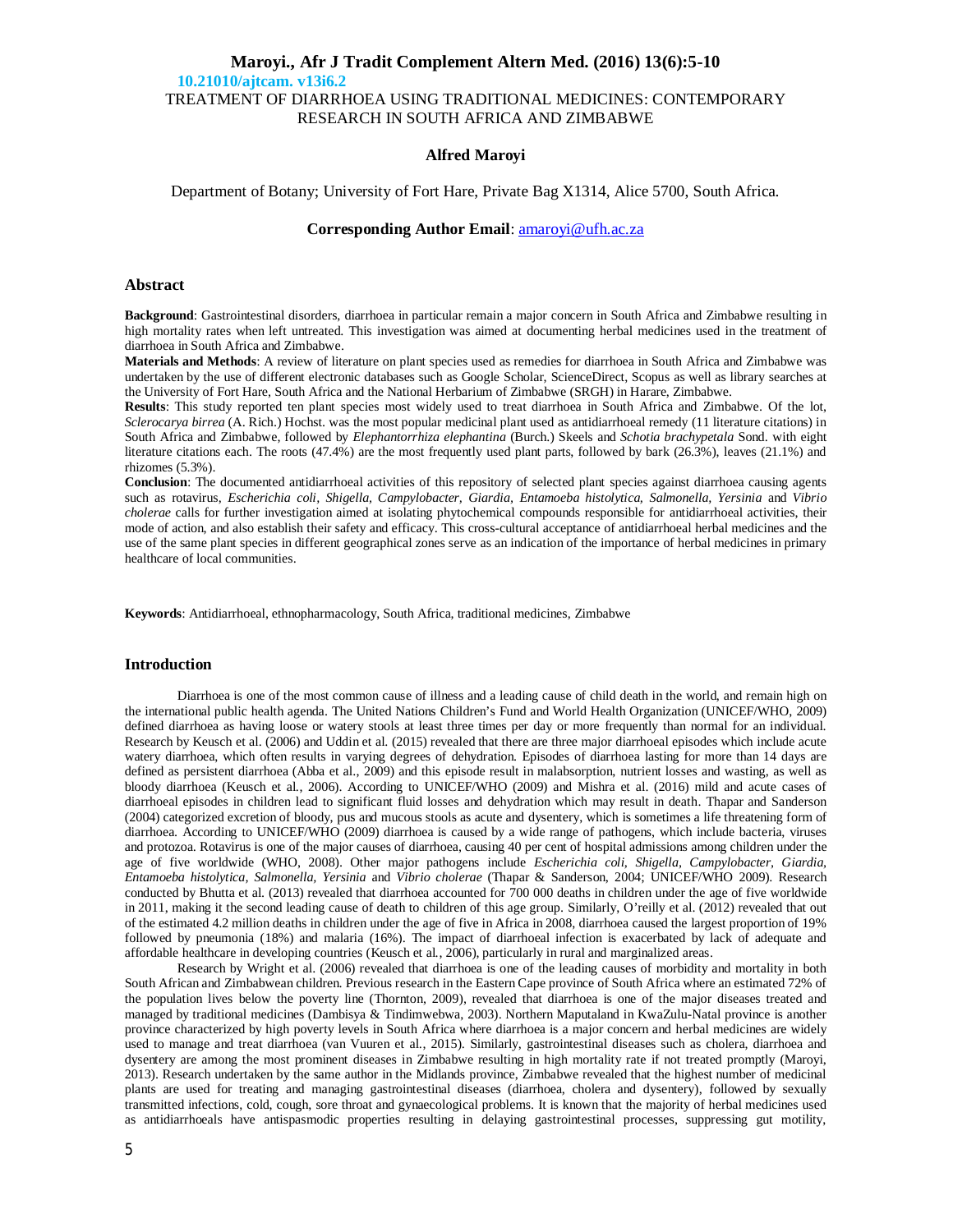### **10.21010/ajtcam. v13i6.2**

stimulating water absorption and reducing electrolyte secretion in the process (Palombo, 2006), and these biological activities may explain the benefits of using certain herbal medicines in the treatment and management of diarrhoea.

Use of traditional medicines in sub-Saharan Africa for example is widely practiced and this practice is generally regarded as part of the African culture. Herbal medicines have played an important role in the past in the discovery and isolation of new drugs as has been the case of an antimalarial drug derived from *Artemisia annua* L. (family Asteraceae), a herbal plant used for generations in traditional Chinese medicine to treat and manage malaria (Woerdenbag et al., 1990). Research by Hostettmann et al. (2000) showed that the knowledge on the use of medicinal plants in sub-Saharan Africa is widespread and such indigenous knowledge need to be researched and documented for the benefit of both current and future generations. It is within this context that a comparative investigation of herbal medicines used to treat diarrhoea in South Africa and Zimbabwe was undertaken. The two countries are characterized by several similarities in terms of plant species distribution and utilization. Rural people in both South Africa and Zimbabwe are known to depend on plant biodiversity for food, firewood, timber and herbal medicines among other uses (Maroyi & Rasethe, 2015). According to Maroyi and Rasethe (2015), several people in the southern part of Zimbabwe and the Limpopo province in South Africa share historical kinship and linguistic ties, including the use of languages such as Venda, Tsonga and Ndebele which are spoken in both countries. Research by Leporatti and Ivancheva (2003) showed that comparative studies in different countries or regions help in exploring similarities and possible differences in plant usage caused by reciprocal exchanges that have taken place between the countries over the years. Similarly, Leporatti and Ghedira (2009) argued that such comparative analysis offer additional support to the general belief that indigenous knowledge associated with plant usage represent not only shared heritage developed over the years but also considerable mass of data that should be exploited in order to provide new and useful traditional knowledge on plant utilization.

### **Materials and methods**

This study investigated medicinal plants used to treat diarrhoea in South Africa and Zimbabwe. Plant species included in this review have been previously documented by at least two independent studies undertaken in South Africa and Zimbabwe. Only journal articles, research papers, conference papers, theses, books, book chapters and policy documents that included information on plant identity, diarrhoea and other gastrointestinal diseases like cholera and dysentery and utilized plant parts were included in this review.

A review of literature on plant species used as remedies for diarrhoea in South Africa and Zimbabwe was also undertaken by the use of different electronic databases such as Google Scholar, ScienceDirect, Scopus as well as library searches at the University of Fort Hare, South Africa and the National Herbarium of Zimbabwe in Harare, Zimbabwe. The following specific search terms or keywords were used to search literature sources: "herbal medicines used to treat diarrhoea, gastrointestinal diseases, cholera or dysentery", "medicinal plants used to treat diarrhoea, gastrointestinal diseases, cholera or dysentery", "traditional medicines used to treat diarrhoea, gastrointestinal diseases, cholera or dysentery". Some of the information included in this study are based on studies carried out in both South Africa and Zimbabwe (Gelfand et al., 1985; Lin et al., 2002; Mathabe et al., 2006; Appidi et al., 2008; de Wet et al., 2008; Mlambo, 2008; Bisi-Johnson et al., 2010; de Wet et al., 2010; Maroyi, 2011, 2012, 2013; Madikizela et al., 2012; Olajuyigbe & Afolayan, 2012; Semenya & Maroyi, 2012; Nkwanyana, 2013; Wintola & Afolayan, 2014; van Vuuren et al., 2015).

## **Results and discussion**

This study recorded ten plant species that are widely used to treat and manage diarrhoea and closely related gastrointestinal diseases such as cholera and/or dysentery in South Africa and Zimbabwe (Table 1). The roots (47.4%) are the most frequently used plant parts, followed by bark (26.3%), leaves (21.1%) and rhizomes (5.3%) (Table 1). Based on literature review, *Sclerocarya birrea* (A. Rich.) Hochst., commonly known as marula in English was the most popular medicinal plant used as antidiarrhoeal remedy in South Africa and Zimbabwe (Figure 1), followed by *Elephantorrhiza elephantina* (Burch.) Skeels and *Schotia brachypetala* Sond. with eight literature citations each. In the past two decades significant progress has been made in verifying the efficacy and identifying the bioactive compounds of a wide range of antidiarrhoeal medicinal plants including the ten species documented in this study. Determination of antimicrobial activity and the active components of the antidiarrhoeal medicinal plants will provide baseline information on potential usage of extracts from these plants for the treatment of diarrhoea caused by pathogens such as rotavirus, *Escherichia coli, Shigella, Campylobacter, Giardia, Entamoeba histolytica, Salmonella, Yersinia* and *Vibrio cholerae.* 

| <b>Plant species</b>     | Family   | <b>Plant</b><br>parts | <b>References</b>                                | Reported antidiarrhoeal    |
|--------------------------|----------|-----------------------|--------------------------------------------------|----------------------------|
|                          |          | used                  |                                                  | usage in other countries   |
| Alepidea amatymbica      | Apiaceae | Rhizome,              | Gelfand et al., 1985; Appidi et al., 2008;       | None found                 |
| Eckl. & Zeyh.            |          | roots                 | Mlambo, 2008; Olajuyigbe & Afolayan, 2012;       |                            |
|                          |          |                       | Wintola & Afolayan, 2014                         |                            |
| Elephantorrhiza          | Fabaceae | Roots                 | Gelfand et al., 1985; Hutchings et al., 1996;    | Mozambique<br>(Bandeira et |
| elephantina (Burch.)     |          |                       | Mathabe et al., 2006; Appidi et al., 2008; Bisi- | al., $2001$ )              |
| <b>Skeels</b>            |          |                       | Johnson et al., 2010; Maroyi, 2011; Madikizela   |                            |
|                          |          |                       | et al., 2012; Wintola & Afolayan, 2014           |                            |
| <i>Ficus sur Forssk.</i> | Moracea  | Leaves, roots         | Gelfand et al., 1985; Hutchings et al. 1996;     | Ghana (Neuwinger, 1994)    |

**Table 1:** Plant species used to treat and manage diarrhoea in South Africa and Zimbabwe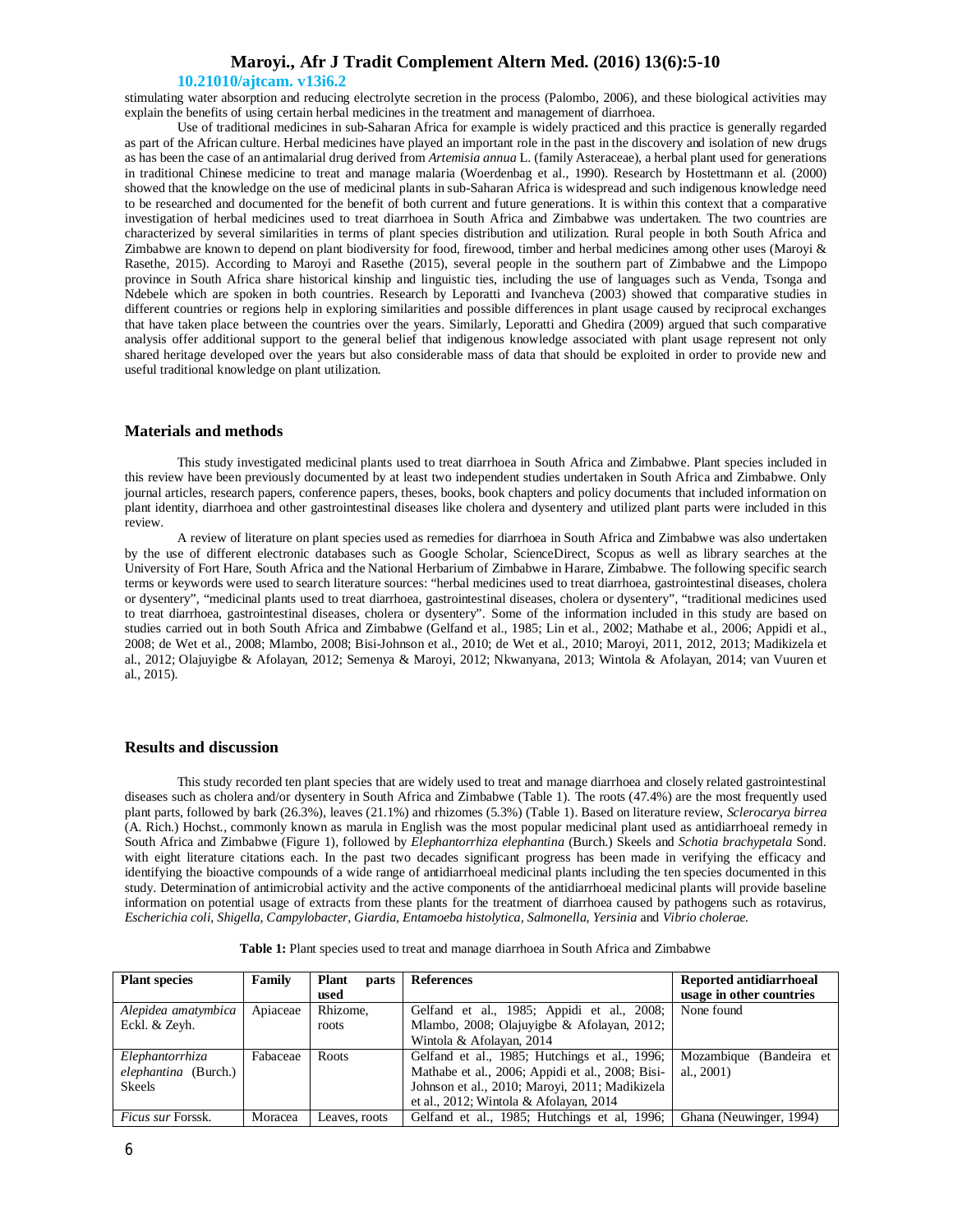| 10.21010/ajtcam. v13i6.2                      |                   |                           |                                                                                                                                                                                                                                                    |                                                                                                                                          |  |  |  |
|-----------------------------------------------|-------------------|---------------------------|----------------------------------------------------------------------------------------------------------------------------------------------------------------------------------------------------------------------------------------------------|------------------------------------------------------------------------------------------------------------------------------------------|--|--|--|
|                                               | e                 |                           | Mlambo, 2008; Maroyi, 2011                                                                                                                                                                                                                         |                                                                                                                                          |  |  |  |
| Mangifera indica L.                           | Anacardi<br>aceae | Bark, leaves              | Gelfand et al., 1985; de Wet et al., 2010;<br>Maroyi, 2011; Maroyi, 2012; Nkwanyana,<br>2013; van Vuuren et al., 2015                                                                                                                              | Guianas (DeFilipps, 2004),<br>Kenya (Njoroge &<br>Kibunga, 2007), Nepal<br>(John & Joshi, 2000)                                          |  |  |  |
| Pelargonium luridum<br>(Andrews) Sweet        | Geraniac<br>eae   | Leaves, roots             | Gelfand et al., 1985; Hutchings et al., 1996;<br>Bisi-Johnson et al., 2010; Madikizela et al.,<br>2012; Wintola & Afolayan, 2014                                                                                                                   | None found                                                                                                                               |  |  |  |
| Schotia brachypetala<br>Sond.                 | Fabaceae          | Bark, roots               | Gelfand et al., 1985; Mathabe et al., 2006;<br>Mlambo, 2008; de Wet et al., 2010; Olajuyigbe<br>& Afolayan, 2012; Nkwanyana, 2013; Wintola<br>& Afolayan, 2014; van Vuuren et al., 2015                                                            | None found                                                                                                                               |  |  |  |
| birrea<br>Sclerocarya<br>(A. Rich.) Hochst.   | Anacardi<br>aceae | Bark,<br>leaves,<br>roots | Gelfand et al., 1985; Hutchings et al., 1996;<br>Mathabe et al., 2006; Mlambo, 2008; de Wet et<br>al., 2010; Maroyi, 2011, 2014; Semenya &<br>Maroyi, 2012; Nkwanyana, 2013; Maroyi,<br>2014; Wintola & Afolayan, 2014; van Vuuren<br>et al., 2015 | Benin (Gouwakinnou et al.,<br>2011); Mozambique<br>(Ribeiro et al., 2010)                                                                |  |  |  |
| <b>Terminalia</b><br>sericea<br>Burch. ex DC. | Combret<br>aceae  | Bark, root                | Gelfand et al., 1985; Hutchings et al., 1996; de<br>Wet et al., 2010; Nkwanyana, 2013; van<br>Vuuren et al., 2015                                                                                                                                  | Mozambique (Ribeiro et al.,<br>2010); Tanzania (Moshi &<br>Mbwambo, 2005)                                                                |  |  |  |
| Vangueria<br>infausta<br>Burch.               | Rubiacea<br>e     | Bark, root                | Gelfand et al., 1985; de Wet et al., 2010;<br>Nkwanyana, 2013; van Vuuren et al., 2015                                                                                                                                                             | None found                                                                                                                               |  |  |  |
| Ximenia caffra Sond.                          | Ximenia<br>ceae   | Roots                     | Gelfand et al., 1985; Hutchings et al., 1996;<br>Mathabe et al., 2006; Maroyi, 2011, 2016;<br>Nkwanyana, 2013                                                                                                                                      | Kenya<br>(Gakuya<br>et<br>al.<br>$2013$ :<br>Namibia<br>(von<br>$2001$ : Somalia<br>Koenen,<br>(Claeson)<br>$\&$<br>Samuelsson,<br>1989) |  |  |  |



**Figure 1:** Plant species used to treat and manage diarrhoea in South Africa and Zimbabwe

The effectivessness of *Elephantorrhiza elephantina*, *Schotia brachypetala, Sclerocarya birrea* and *Ximenia caffra* Sond. as anti-diarrhoeal medicinal plants against different pathogenic microorganisms such as Gram-positive, *Staphylococcus aureus,* Gramnegative, *Salmonella typhi*, *Vibro cholerae*, *Escherichia coli, Shigella dysentery*, *Shigella flexneri*, *Shigella sonnei* and *Shihella boydii* was evaluated by Mathabe et al. (2006). The authors concluded that *Elephantorrhiza elephantina*, *Schotia brachypetala*, *Sclerocarya birrea* and *Ximenia caffra* have antibacterial potential and was therefore useful in the treatment of diarrhoea caused by pathogenic infections. Similarly, van Vuuren et al. (2015) evaluated antimicrobial activities of *Mangifera indica* L.*, Terminalia sericea* Burch. ex DC. and *Vangueria infausta* Burch. aimed at assessing their effectiveness against diarrhoea causing pathogens which included *Bacillus cereus, Enterococcus faecalis, Escherichia coli, Proteus vulgaris, Salmonella typhimurium, Shigella flexneri* and *Staphylococcus aureus*. All the three species demonstrated *in vitro* efficacies with *Terminalia sericea* showing a broadspectrum activity against five of the seven pathogens studied. The crude extracts of the leaf, stem, rhizome and root of *Alepidea amatymbica* Eckl. & Zeyh. exhibited a range of antimicrobial properties against the following Gram-positive and Gram-negative bacteria: *Bacillus cereus, Staphylococcus epidermidis, Staphylococcus aureus, Micrococcus kristinae, Streptococcus pyogenes, Escherichia coli, Salmonella poona, Serratia marcescens, Pseudomonas aeruginosa and Klebsiella pneumoniae* (Wintola &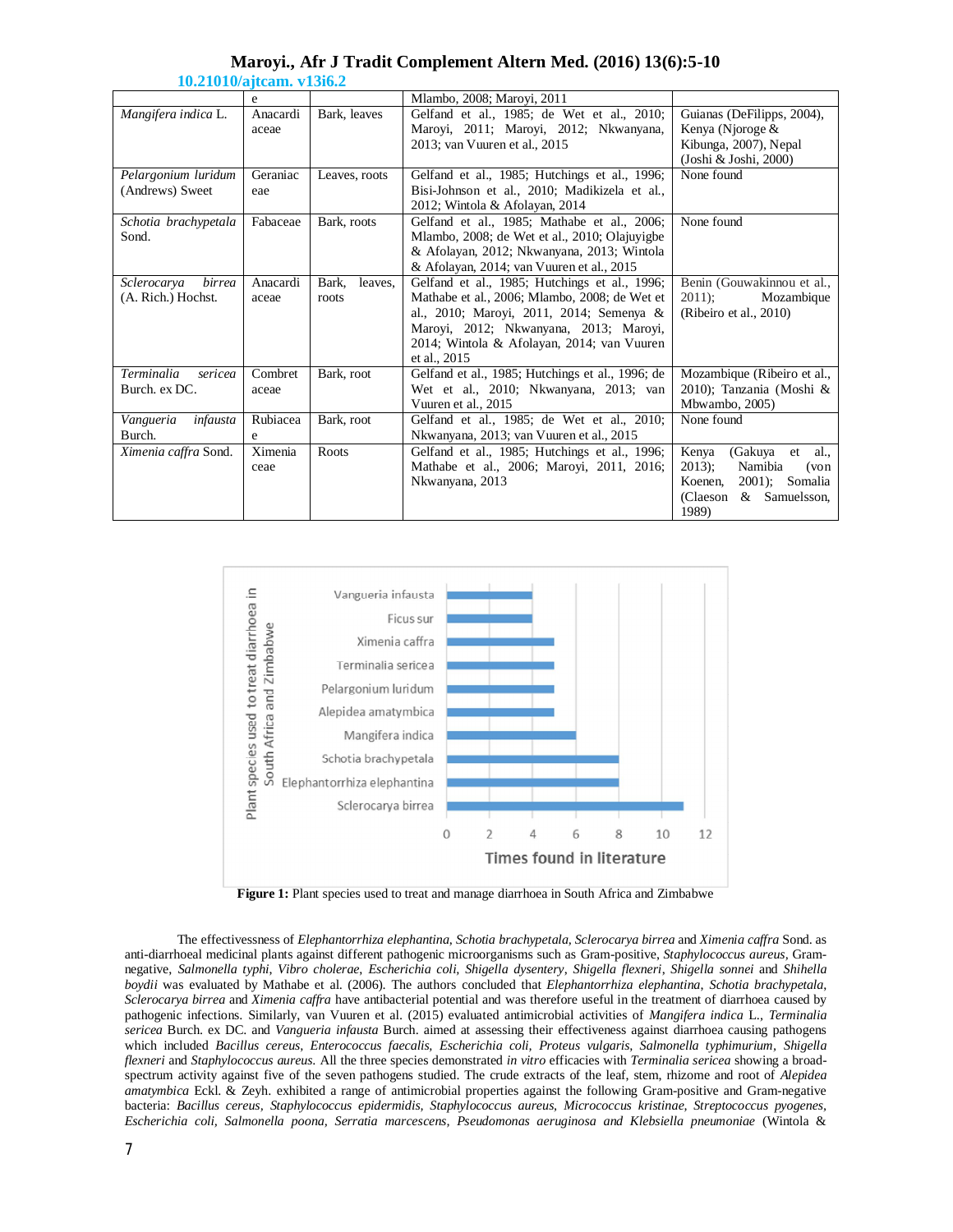#### **10.21010/ajtcam. v13i6.2**

Afolayan, 2014). Solomon-Wisdom et al. (2011) provided some insight into the bacterial and fungal *in vitro* efficacies of the leaves and stem bark extracts of *Ficus sur* Forssk., which inhibited *Staphylococcus aureus*, *Escherichia coli*, *Bacillus subtilis, Pseudomonas aeruginosa, Salmonella typhimorium and Candida pseudotropicalis* at minimum inhibitory concentration of at least 0.5 mg/ml. These authors concluded that the observed antimicrobial activities of *Ficus sur* lend some credibility to its use an antidiarrhoeal medicinal plant in Ghana.

Literature search revealed that there is enormous ethnobotanical information on how the ten species documented in this study are used by different ethnic groups as remedies against diarrhoea. *Alepidea amatymbica, Pelargonium luridum* (Andrews) Sweet*, Schotia brachypetala* and *Vangueria infausta* are mainly used as antidiarrhoeal remedies in South Africa and Zimbabwe, maybe because the majority of these species are confined to southern Africa. The following six species: *Elephantorrhiza elephantina*, *Ficus sur, Mangifera indica, Sclerocarya birrea, Terminalia sericea* and *Ximenia caffra* are widely used as antidiarrhoeals in South Africa, Zimbabwe and several other countries in the world (Table 1). Although *Mangifera indica*, commonly known as mango in English is exotic to both South Africa and Zimbabwe, it is a popular antidiarrhoeal medicinal plant species with a total of six literature citations. It is also a popular antidiarrhoeal medicinal plant in Guianas (DeFilipps, 2004), Kenya (Njoroge & Kibunga, 2007) and Nepal (Joshi & Joshi, 2000). Seed kernel extracts of *Mangifera indica* showed positive antidiarrhoeal activity against *Proteus vulgaris* and *Staphylococcus aureus* (Sairam et al., 2003), and on castor oil induced diarrhoea in Swiss albino mice (Rajan et al., 2012). According to Neuwinger (1994), bark or root decoction of *Ficus sur* is taken orally or as an enema for diarrhoea in Ghana. In Benin and Mozambique, bark infusion of *Sclerocarya birrea* is taken orally as remedy for diarrhoea (Ribeiro et al., 2010; Gouwakinnou et al., 2011). In Mozambique and Tanzania, root decoction of *Terminalia sericea* is taken orally as diarrhoea remedy (Moshi & Mbwambo, 2005; Ribeiro et al., 2010). *Ximenia caffra* is a common and popular medicinal and fruit tree in the dryland zone in central, eastern and southern Africa (Maroyi, 2016) with bark, leaves and roots used as diarrhoea remedy in Kenya (Gakuya et al., 2013), Namibia (von Koenen, 2001), Somalia (Claeson & Samuelsson, 1989), South Africa (de Wet et al., 2012) and Zimbabwe (Maroyi, 2011). All these observations suggest that the species documented in this study (Table 1) have potent antidiarrhoeal potential.

### **Treatment based on antidiarrhoeals alone or in combination with biomedicine**

This study has provided crucial insights into the prevalence and profile of some important antidiarrhoeal medicinal plants in South Africa and Zimbabwe. The documented species have their antimicrobial activities investigated and in some cases the active compounds have been isolated. Eloff (1998) argued that antimicrobial compounds derived from plant species may inhibit bacterial infections through different mechanisms than the mechanism used by conventional antibiotics, and therefore, plant species with such properties could be of clinical value in the treatment of infectious diseases caused by microorganisms such as diarrhoea. The documented antidiarrhoeal activities of this repository of selected plants against diarrhoea causing agents such as rotavirus, *Escherichia coli, Shigella, Campylobacter, Giardia, Entamoeba histolytica, Salmonella, Yersinia* and *Vibrio cholerae* calls for further investigation aimed at isolating phytochemical compounds responsible for the reported activity, their mode of action, and also establish their safety and efficacy. In addition, properly designed clinical studies of these selected species are needed to ascertain the optimal dosages, formulations and evaluate their effects in humans. Such exercises as identification and verification of bioactive compounds, cellular mechanisms of action, both *in vitro* and *in vivo*, establishment of optimal doses, non-specific and specific effects, side effects and toxicity levels will go a long way in the integration of traditional medicines into Western medicine. According to Maroyi (2013), current research on the phytochemistry and pharmacological properties of medicinal plants is dominated by correlating the traditional uses of herbal medicines to their biological activities. A better understanding of these processes supported by ethnopharmacological uses is important for effective diarrhoea management and control in South Africa and Zimbabwe. Previous researchers such as Dambisya and Tindimwebwa (2003) and van Vuuren et al. (2015) are of the opinion that there is correlation between socio-demographic factors and the use of antidiarrhoeal medicinal plants in South Africa. Therefore, some of the plant species documented in this study will play an important role as main sources of primary healthcare available and accessible to all the people in South Africa and Zimbabwe, particularly the poor.

This cross-cultural acceptance of antidiarrhoeal medicinal plants and the use of the same plant species in different geographical zones (Table 1) serves as an indication of the importance of herbal medicines in primary healthcare. Understanding the role of antidiarrhoeals as well as looking to improve and support integrative models of traditional medicine practice could have a positive impact on primary healthcare outcomes for South Africa and Zimbabwe. According to Maroyi (2016), medicinal plants harvested from the wild have always been the principal sources of medicines used in primary healthcare in developing countries, including South Africa and Zimbabwe. This inventory provides baseline data on plant species widely used as antidiarrhoeals and primary publications that are specific to the uses of herbal medicines against diarrhoea. Such documentation is a crucial starting point in trying to assess the efficacy of antidiarrhoeals as well as the development of effective pharmaceutical products required to treat and manage diarrhoea in South Africa and Zimbabwe.

### **Conclusion**

Based on literature studies and results of this investigation, one possible approach to finding novel and useful antidiarrhoeal therapeutic agents and products is to screen herbal medicines that are widely used by indigenous people or local communities to treat diarrhoea and other related diseases. Correlation between antidiarrhoeal medicinal plant species and the biological activities of some of the documented plant species have been duly observed and described. While there are still gaps in the phytochemistry, mode of action, toxicity and clinical trials of the documented species, there is no doubt that some of the documented species have potential as possible sources of pharmaceutical products for the treatment of diarrhoea and related diseases.

#### **Acknowledgements**

The author would like to express his gratitude to the National Research Foundation (NRF) and Govani Mbeki Research and Development Centre, University of Fort Hare for financial support to conduct this research.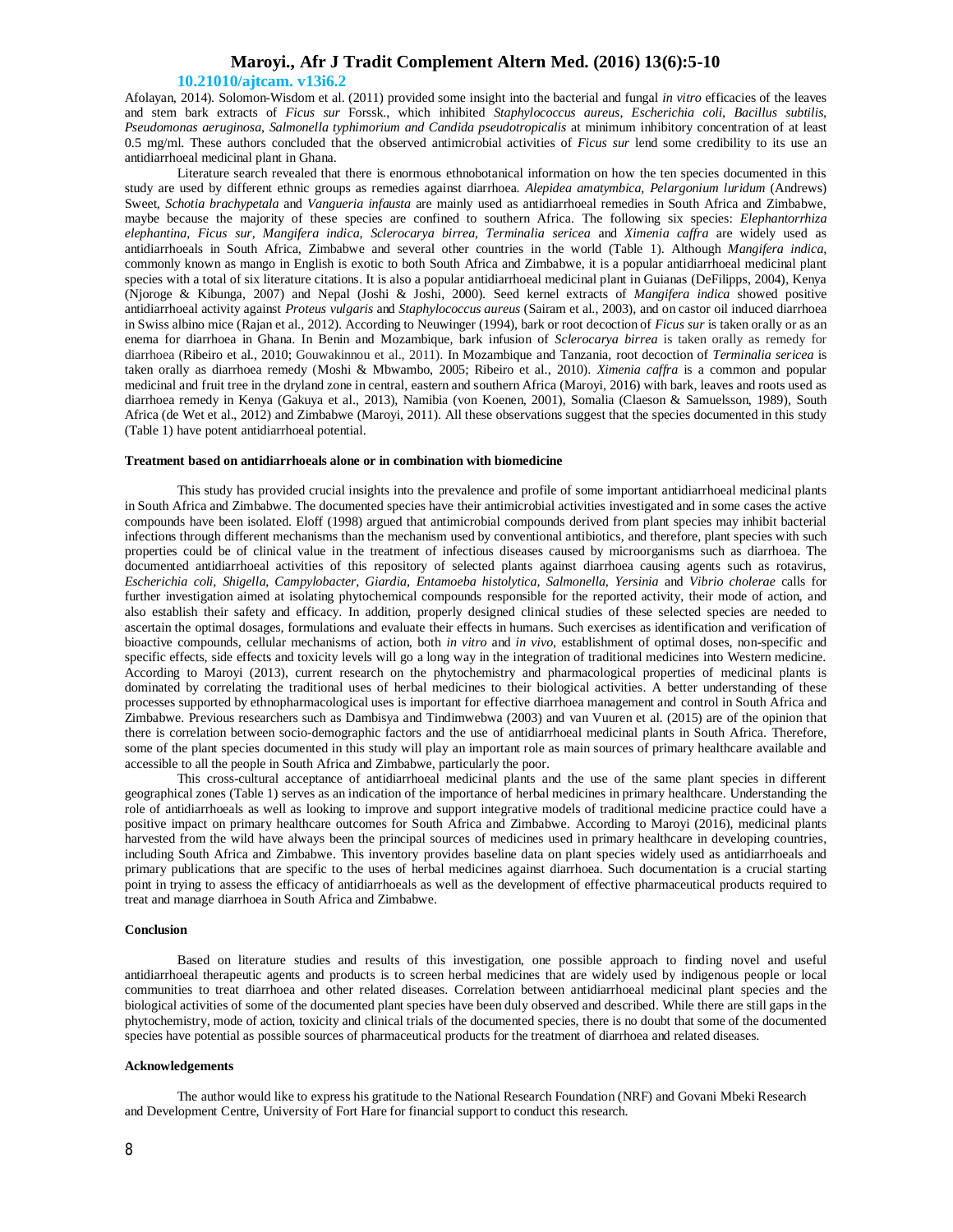**10.21010/ajtcam. v13i6.2**

## **References**

- 1. Abba, K., Sinfield, R., Hart, C.A. and Garner, P. (2009). Pathogens associated with persistent diarrhoea in children in low and middle income countries: Systematic review. BMC Infectious Dis., **9**:88.
- 2. Appidi, J.R., Grierson, D.S. and Afolayan, A.J. (2008). Ethnobotanical study of plants used for the treatment of diarrhoea in the Eastern Cape, South Africa. Pakistan J. Biol. Sci., **11**: 1961-1963.
- 3. Bandeira, S.O., Gaspar, F. and Pagula, F.P. (2001). Ethnobotany and healthcare in Mozambique. Pharm. Biol., **39**: 70-73.
- 4. Bhutta, Z.A., Das, J.K., Walker, N., Rizvi, A., Campbell, H., Rudan, I. and Black, R.E. (2013). Childhood pneumonia and diarrhoea 2: Interventions to address deaths from childhood pneumonia and diarrhoea equitably: What works and at what cost? Lancea, **381**: 1417-1429.
- 5. Bisi-Johnson, M.A., Obi, C.L., Kambizi, L. and Nkomo, M. (2010). A survey of indigenous herbal diarrhoeal remedies of O.R. Tambo district, Eastern Cape Province, South Africa. Afr. J. Biotech., **9**: 1245-1254.
- 6. Claeson, P. and Samuelsson, G. (1989). Screening of some Somalian medicinal plants for antidiarrhoeal effects in mice. Phytother. Res., **3**: 180-182.
- 7. Dambisya, Y.M. and Tindimwebwa, G. (2003). Traditional remedies in children around Eastern Cape, South Africa. East Afr. Med. J., **80**: 401-405.
- 8. de Wet, H., Nkwanyana, W.N. and Van Vuuren, S.F. (2010). Medicinal plants used for the treatment of diarrhoea in northern Maputaland, KwaZulu-Natal Province, South Africa. J. Ethnopharmacol., **130**: 284-289.
- 9. de Wet, H., Dludla, P.M., Mkhaliphi, S.E. and Shabalala, S.N.M. (2008). An ethnopharmacological investigation of home grown plants used for treating diarrhoea and wound infections in the Mbazwana area, Maputaland. South Afr. J. Bot., **74**: 365-366.
- 10. DeFilipps, R.A. (2004). Medicinal Plants of the Guianas (Guyana, Surinam, French Guiana). Washington DC, USA: National Museum of Natural History, Smithsonian Institution.
- 11. Eloff, J.N. (1998). A sensitive and quick microplate method to determine the minimal inhibitory concentration of plant extracts for bacteria. Planta Med., **64**: 711-713.
- 12. Gakuya, D.W., Itonga, S.M., Mbaria, J.M., Muthee, J.K. and Musau, J.K. (2013). Ethnobotanical survey of biopesticides and other medicinal plants traditionally used in Meru central district of Kenya. J. Ethnopharmacol., **145**: 547-553.
- 13. Gelfand, M., Mavi, S., Drummond, R.B. and Ndemera, B. (1985). The Traditional Medical Practitioner in Zimbabwe. His Principles of Practice and Pharmacopoeia. Gweru, Zimbabwe: Mambo Press.
- 14. Gouwakinnou, G.N., Lykke, A.M., Assogbadjo, A.E. and Sinsin, B. (2011). Local knowledge, pattern and diversity of use of *Sclerocarya birrea*. J. Ethnobiol. Ethnomed., **7**: 8.
- 15. Hostettmann, K., Marston, A., Ndjoko, K. and Wolfender, J.-L. (2000). The potential of African medicinal plants as a source of drugs. Current Org. Chem., **4**: 973-1010.
- 16. Hutchings, A., Scott, A.H., Lewis, G. and Cunningham, A. (1996). Zulu Medicinal Plants. An Inventory. Pietermarizburg, South Africa: University of Natal Press.
- 17. Joshi, A.R. and Joshi, K. (2000). Indigenous knowledge and uses of medicinal plants by local communities of the Kali Gandaki Watershed Area, Nepal. J. Ethnopharmacol., **73**: 175-183.
- 18. Keusch, T.G., Fontaine, O., Bhargava, A., Boschi-Pinto, C., Bhutta, Z.A., Gotuzzo, E., Rivera, J., Chow, J., Shahid-Salles, S.A. and Laxminarayan, R. (2006). Diarrhoeal diseases. In: D.T. Jamison, G.B. Breman, A.R. Measham, G. Alleyne, M. Claeson, D.B. Evans, P. Jha, A. Mills and P. Musgrove (Eds.), Disease Control Priorities in Developing Countries (pp. 371- 388). Washington DC, USA: World Bank.
- 19. Leporatti, M.L. and Ghedira, K. (2009). Comparative analysis of medicinal plants used in traditional medicine in Italy and Tunisia. J. Ethnobiol. Ethnomed., **5**: 31.
- 20. Leporatti, M.L. and Ivancheva, S. (2003). Preliminary comparative analysis of medicinal plants used in the traditional medicine of Bulgaria and Italy. J. Ethnopharmacol., **87**: 123-142.
- 21. Lin, J., Puckree, T. and Mvelase, T.P. (2002). Anti-diarrhoeal evaluation of some medicinal plants used by Zulu traditional healers. J. Ethnopharmacol., **79**: 53-56.
- 22. Mabogo, D.E.N. (1990). The Ethnobotany of the Vhavenda. MSc Dissertation, University of Pretoria, Pretoria..
- 23. Madikizela, B., Ndhlala, A.R., Finnie, J.F. and van Steden, J. (2012). Ethnopharmacological study of plants from Pondoland used against diarrhea. J. Ethnopharmacol., **141**: 61-71.
- 24. Maroyi A. 2016. *Ximenia caffra* Sond. (Ximeniaceae) in sub-Saharan Africa: A synthesis and review of its medicinal potential. J. Ethnopharmacol., **184**: 81-100
- 25. Maroyi, A. (2014). Traditional and medicinal uses of essential oil producing tree *Sclerocarya birrea* in south-central Zimbabwe. J. Essential Oil Bearing Pl., **17**: 776-786.
- 26. Maroyi, A. (2013). Traditional use of medicinal plants in south-central Zimbabwe: Review and perspectives. J. Ethnobiol. Ethnomed., **9**: 31.
- 27. Maroyi, A. (2012). Garden plants in Zimbabwe: Their ethnomedicinal uses and reported toxicity. Ethnobot. Res. Applications, **10**: 45-57.
- 28. Maroyi, A. (2011). Ethnobotanical study of medicinal plants used by people in Nhema communal area, Zimbabwe. J. Ethnopharmacol., **136**: 347-354.
- 29. Maroyi, A. and Rasethe, M.T. (2015). Comparative use patterns of plant resources in rural areas of South Africa and Zimbabwe. Int. J. Exp. Bot. (Pyton) 84: 288-297.
- 30. Mathabe, M.C., Nikolova, R.V., Lall, N. And Nyazema, N.Z. (2006). Antibacterial activities of medicinal plants used for the treatment of diarrhoea in Limpopo Province, South Africa. J. Ethnopharmacol., **105**: 286-293.
- 31. Mishra, A., Seth, A. and Maurya, S.K. 2016. Therapeutic significance and pharmacological activities of antidiarrheal medicinal plants mentioned in Ayurveda: A review. J. Intercultural Ethnopharmacol. 5, 290-307.
- 32. Mlambo, N.P. (2008). The screening of medicinal plants traditionally used to treat diarrhoea in Ongoye area, KwaZulu Natal. KwaDlangezwa, South Africa: MSc Dissertation, University of Zululand.